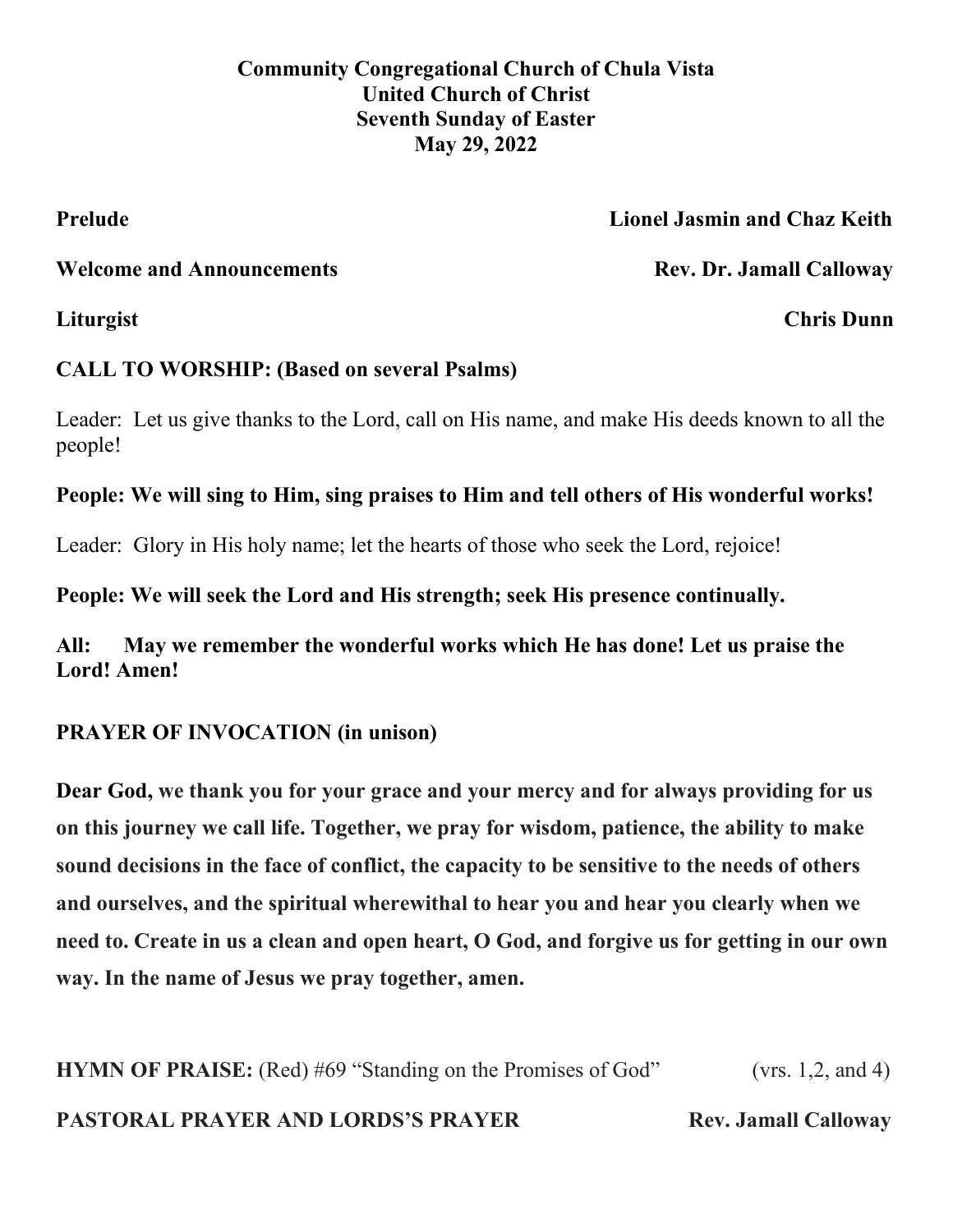### **CHOIR ANTHEM** "JESUS IS MY LORD" by Don Besig and Nancy Price

### **CHILDREN'S STORY** Rev. Jamall Calloway

### **SCRIPTURE READING Acts 16:16-34**

*16 Once when we were going to the place of prayer, we were met by a female slave who had a spirit by which she predicted the future. She earned a great deal of money for her owners by fortune-telling. 17 She followed Paul and the rest of us, shouting, "These men are servants of the Most High God, who are telling you the way to be saved." 18 She kept this up for many days. Finally Paul became so annoyed that he turned around and said to the spirit, "In the name of Jesus Christ I command you to come out of her!" At that moment the spirit left her.*

*19 When her owners realized that their hope of making money was gone, they seized Paul and Silas and dragged them into the marketplace to face the authorities. 20 They brought them before the magistrates and said, "These men are Jews, and are throwing our city into an uproar 21 by advocating customs unlawful for us Romans to accept or practice."*

*22 The crowd joined in the attack against Paul and Silas, and the magistrates ordered them to be stripped and beaten with rods. 23 After they had been severely flogged, they were thrown into prison, and the jailer was commanded to guard them carefully. 24 When he received these orders, he put them in the inner cell and fastened their feet in the stocks.*

*25 About midnight Paul and Silas were praying and singing hymns to God, and the other prisoners were listening to them. 26 Suddenly there was such a violent earthquake that the foundations of the prison were shaken. At once all the prison doors flew open, and everyone's chains came loose. 27 The jailer woke up, and when he saw the prison doors open, he drew his sword and was about to kill himself because he thought the prisoners had escaped. 28 But Paul shouted, "Don't harm yourself! We are all here!"*

*29 The jailer called for lights, rushed in and fell trembling before Paul and Silas. 30 He then brought them out and asked, "Sirs, what must I do to be saved?"*

*31 They replied, "Believe in the Lord Jesus, and you will be saved—you and your household." 32 Then they spoke the word of the Lord to him and to all the others in his house. 33 At that hour of the night the jailer took them and washed their wounds; then immediately he and all his household were baptized. 34 The jailer brought them into his house and set a meal before them; he was filled with joy because he had come to believe in God—he and his whole household.*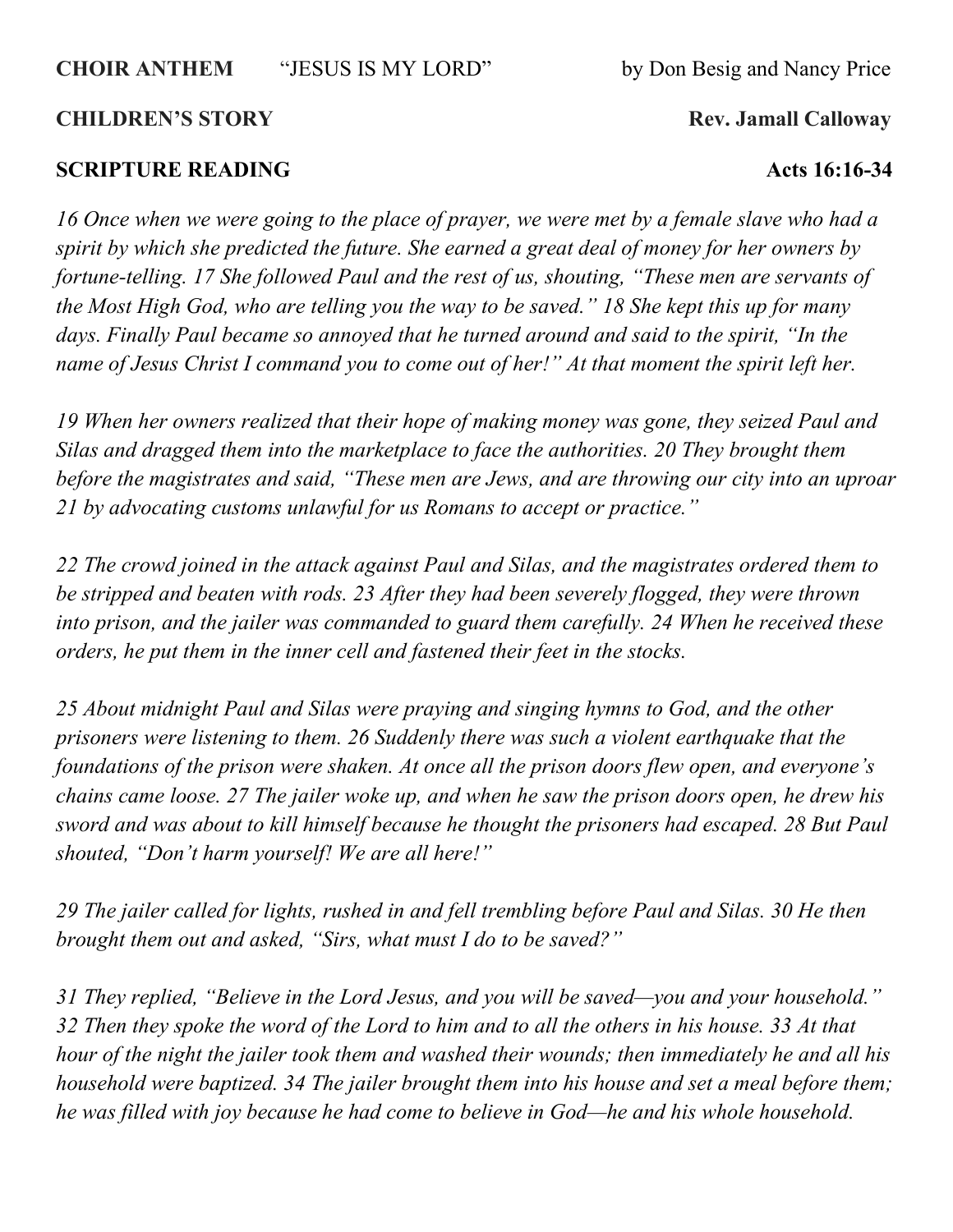### **OFFERTORY CALL TO OFFERING CALL TO OFFERING**

**Special Music** Echo Stafford **Doxology**

*Praise God from whom all blessings flow. Praise Him all creatures here below. Praise Him above ye heavenly host; Praise Father, Son, and Holy Ghost. Amen.*

**Offering Prayer of Dedication (in unison)**

**Loving God, we thank you the offering that we have received. We ask that you bless those that gave and bless those that desired to give but did not have the means to give. We pray that this offering is used according to your will and in your honor. If there is a way we can give more of ourselves, please show us how. Amen.**

**CLOSING HYMN** "I Have Decided to Follow Jesus" (verses 1,2, and 4)

I have decided to follow Jesus; I have decided to follow Jesus; I have decided to follow Jesus; No turning back, no turning back.

My cross I'll carry, till I see Jesus; My cross I'll carry till I see Jesus, My cross I'll carry till I see Jesus; No turning back, No turning back.

The world behind me, the cross before me, The world behind me, the cross before me; The world behind me, the cross before me; No turning back, no turning back.

**BENEDICTION** Rev. Jamall Calloway

**POSTLUDE** Lionel Jasmin; Chaz Keith